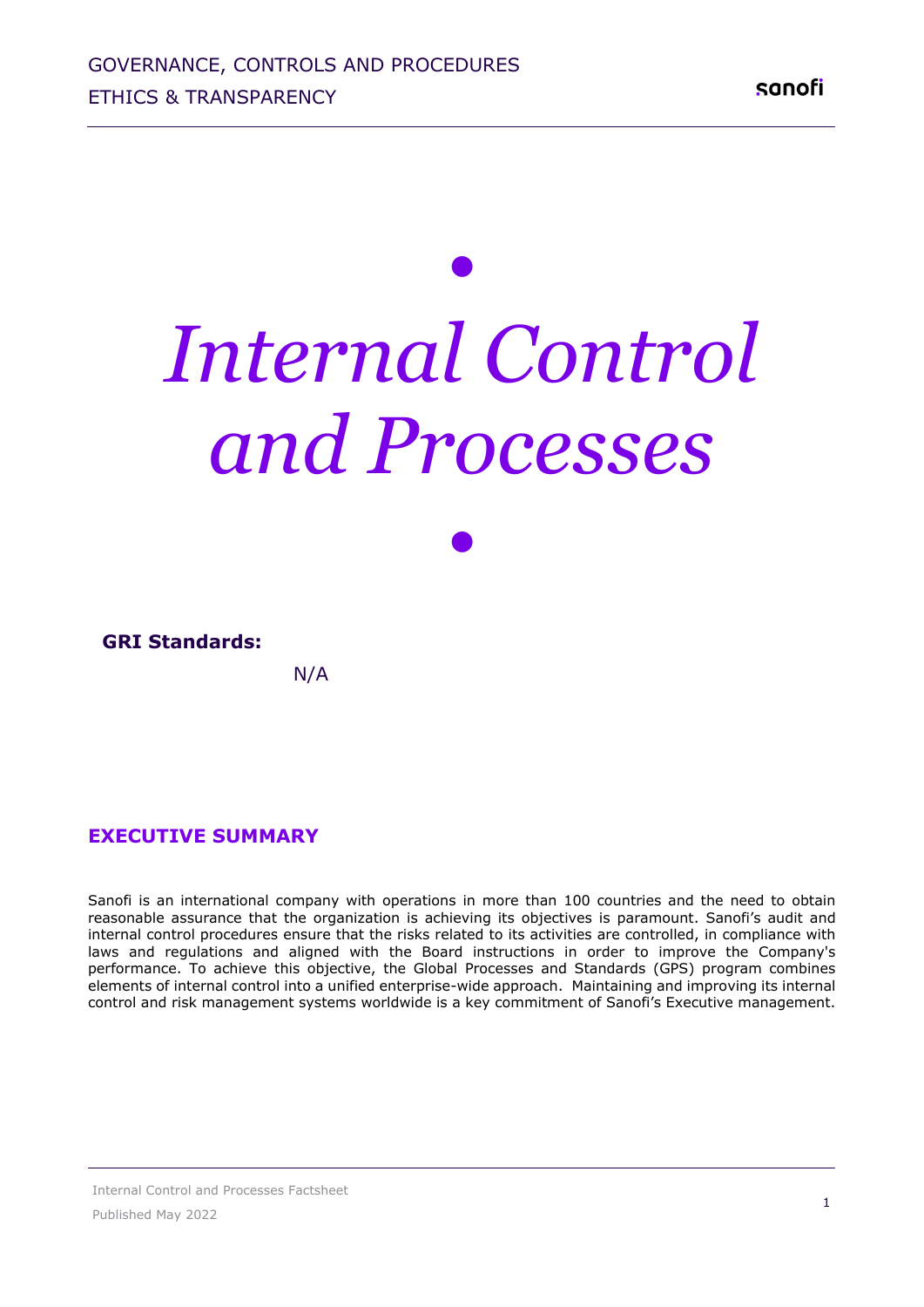## **TABLE OF CONTENTS**

| 1. Internal Control and Processes Department's mission 3 |
|----------------------------------------------------------|
|                                                          |
|                                                          |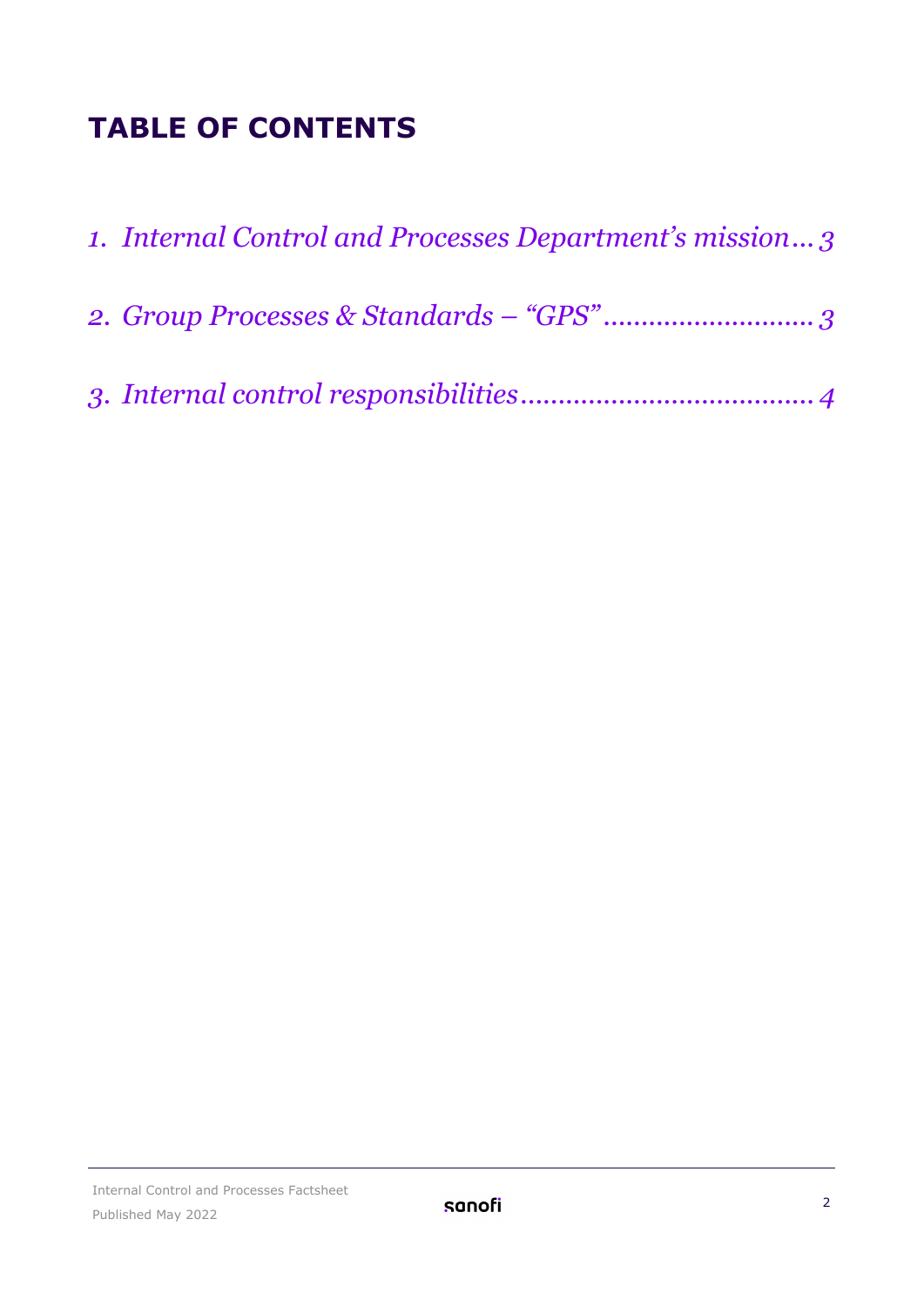#### <span id="page-2-0"></span>*1. Internal Control and Processes Department's mission*

The Committee of Sponsoring Organizations of the Treadway Commission (COSO) defines Internal Control as a process, carried out by an entity's Board of Directors, management, and other personnel, designed to provide reasonable assurance regarding the achievement of objectives, in the following categories:

- effectiveness and efficiency of operations;
- **•** reliability of financial and management information/reporting; and
- $\bullet$ compliance with applicable laws, regulations and Sanofi policies.

Although the risks associated with the Company's activities cannot be totally eliminated, Internal Control aims at providing reasonable assurance that the organization achieves its objectives.

The mission of the Sanofi Internal Control and Processes (IC&P) Department is to support the Company with its objectives to have an Internal Control adapted to its organization and activities, by:

- defining and maintaining company-wide standards;
- providing support to management for improving controls and remediating failures; and
- $\bullet$ coordinating the evaluation of Internal Control over Financial Reporting, program effectiveness.

#### <span id="page-2-1"></span>*2. Group Processes & Standards – "GPS"*

The Global Process Framework is the official process model of Sanofi also used as a backbone by the Sanofi Operating Model. The initial version of the framework was formally approved by the Executive Committee and the Audit Committee of the Board. GPS is reviewed annually with operational stakeholders at Global Business Units and global functions level.

It provides a common view of Sanofi's value chain and support functions processes and brings consistency and efficiency to our control activities across Sanofi.

GPS comprises the following elements:

- a Global Process Framework, presenting Sanofi's operational and support processes with a three-level hierarchy - processes, sub-processes and topics;
- an lnternal Control Manual, made up of: description of the overall internal control organization and requirements, details of controls (which include the Severe Impact Controls, "SIC") that are expected to be in place in all Global Business Units and global functions in countries and regions, and the detailed mandatory controls that are applicable at global/corporate level only;
- a Financial Controls Framework, presenting Sanofi's internal control over financial reporting (used to comply with Section 404 of the Sarbanes-Oxley Act, "SOX"). This framework is an integral part of the Internal Control Manual; and
- an Internal Control Self-Assessment process to be completed annually for all Severe Impact Controls (SIC) controls by all applicable Global Business Units and global functions. In addition, quarterly testing is performed by IC&P, Finance Business Partners for industrial sites and Digital Quality for Manage Information Systems controls to screen the integrity of self-assessments. Both outcomes can be reviewed by Sanofi Internal Audit during its audits, as well as senior management in their monitoring of activities and decision-making process.

The GPS applies to all Business Units, functions and activities, in all countries.